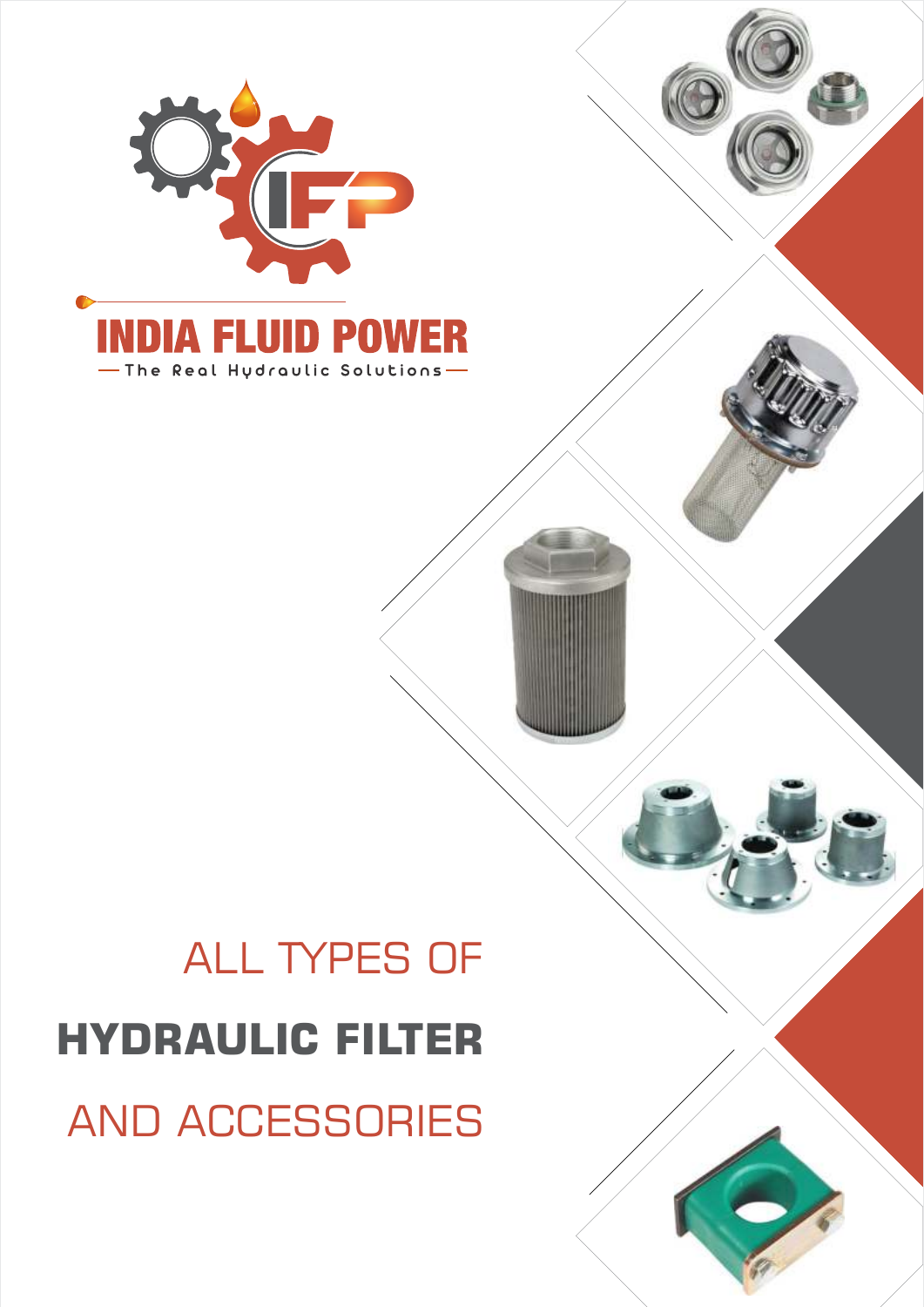

#### **ABOUT US :**

"INDIA FLUID POWER" is Established in the year 2018 at ahmedabad Gujrat(India), is one of the known names in the Manufacturer and supplier of industrial hydraulic products, accessories and componets. Our passion for excellence has kept us continually moving to the top of this space.

The range of prouducts we offer is comprised of Suction Stainer, Oil Level Indicators, Air Breather, Filter Breather, Breather Plug, Pipe clamp, Curved Tooth Gear Coupling, Bell Housing, Return Line Filter, Inline Filter, Hose Pipe, Manifold Block, Filter Elements, Check Valve, hydraulic cartridges and more.

The company is situated in well developed industrial city of Ahmedabad Gujarat(western India). Equipped with latest technology and well trained human resources.

Application of the products manufactured by company is used in mechanical industries, machine tools, construction machineries, chemical industries, Die Casting and Plastic, Processing Machinery. Textile Machinery, Copper, Aluminium and alloy Mfg, Industries, earthmoving machineries and all equipment oil hydraulically operated.

## **Quality Policy**

- We are committed to achieve total customer satisfaction and leadership in the market by:
- Complying with products and quality system requirements
- Supplying consistent quality products to our valued customers
- Continually improving effectiveness of quality management system
- Utilizing all available resources effectively
- Creating an environment of team work, positive attitude and innovative approach

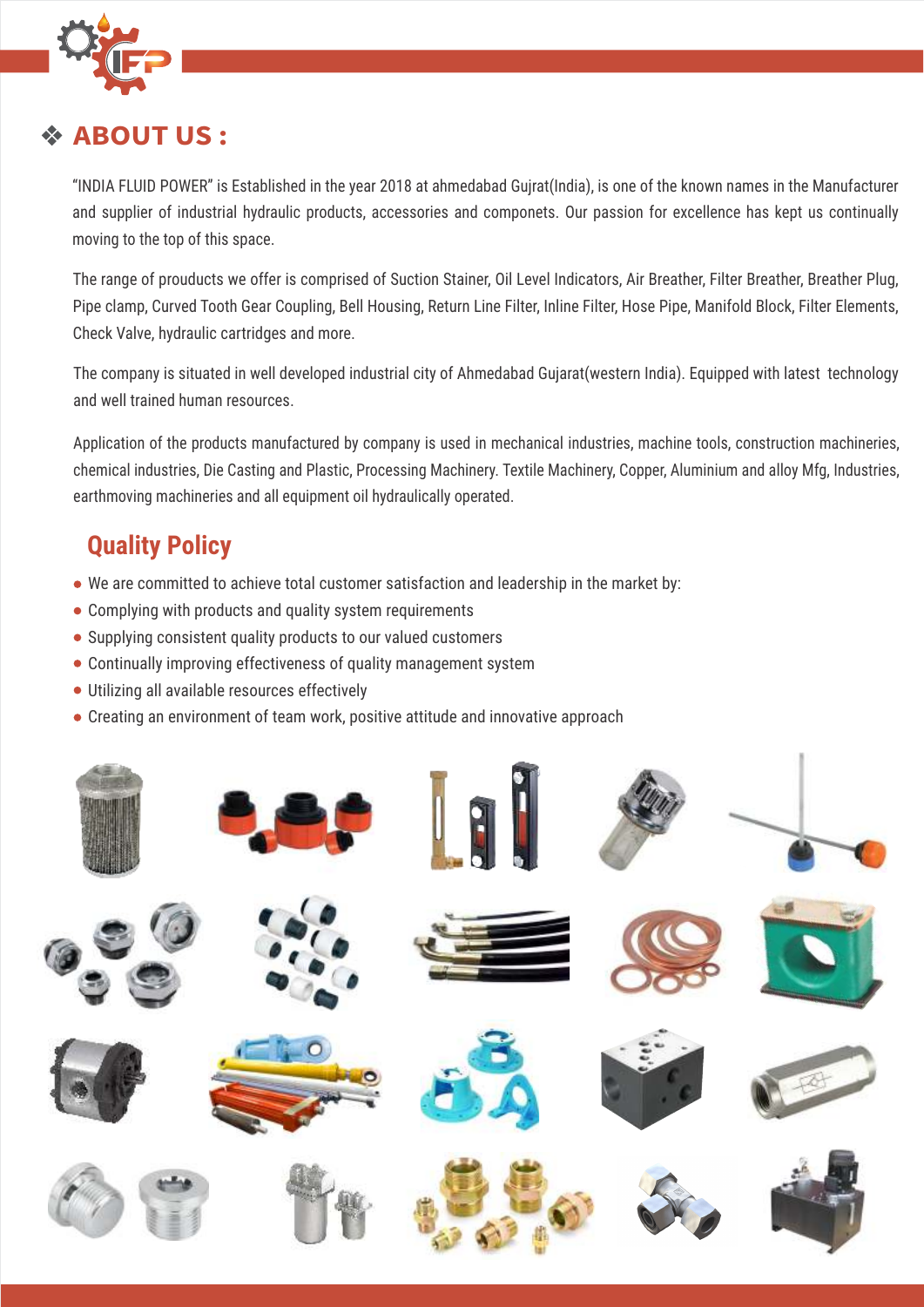

## **UCTION STRAINERS**

| MODEL                                                                                      |  |  |  |  |  |  | 02  03  05  06  07  07  10  15  20  30  40  50  75  100  150 |  |
|--------------------------------------------------------------------------------------------|--|--|--|--|--|--|--------------------------------------------------------------|--|
| CONNECTION 1/4" 3/8" 1/2" 1/2" 1/2" 3/4" 1" 11/4" 11/2" 11/2" 2" 2" 21/2" 3" 3"<br>BSP (F) |  |  |  |  |  |  |                                                              |  |
| FLOW (lpm) 8 12 20 20 20 28 40 60 80 120 160 200 300 400 600                               |  |  |  |  |  |  |                                                              |  |

- Reusable Stainless steel 100 mesh standard. Filtration 149 microns.
- Aluminium die cast nut
- Continuous Bonding.
- $\bullet$  Max. Working temp 80° c.
- Suitable for hydraulic/mineral oil

#### **OIL LEVEL INDICATOR**

#### **(Face Type/L-Type , Alu. Knob Type, OLI)**

- 'O' RingType Counstruction.
- FACE TYPE : 3",4", 5",6" & 10" between bolt centers.
- KNOB TYPE : 1/4" to 2"BSP(M) connection.
- L-Type : Brass 2" to 20" Height Available.
- $\bullet$  Maximum Temp.  $80^{\circ}$ c.
- Suitable for mineral / petroleum based oils for polycarbonet.

## **FILLER BRETHER & TANK BRETHER**

| <b>MODEL</b>                                  | <b>FSB-05</b> | <b>FSB-25</b>    | <b>TB-05</b>              | <b>TB-25</b>                                                             | 35<br>TB-65<br>165 |
|-----------------------------------------------|---------------|------------------|---------------------------|--------------------------------------------------------------------------|--------------------|
| CONNECTION<br>BSP (F)                         | $\sim$ $\sim$ | $\frac{1}{2}$    | $1/4$ ", $3/8$ ", $1/2$ " | $3/4$ ", $1$ ", $1\frac{1/4}{1/2}$ " $1\frac{1/2}{2}$ ", $\frac{2}{3}$ " |                    |
| (cfm)<br>FLOW $\frac{\text{C}}{\text{(lpm)}}$ | 150           | $\frac{25}{750}$ | 150                       | 750                                                                      | 1000 to 4000       |

- Chrome plated Steel Cap.Vents underneath.  $\bullet$
- Filtratration 40 microns standard/optional 10 & 3 microns.
- Metal or plastic strainer standard.
- Air Flow to 25 CFM (750 LPM)
- Hardware Includes Gaskets & (05 x 15) Screws.

## **BREATHER PLUGS**

- threaded Connector, Resistant to solvents, Oil, Greases and other<br>Chemical agents.<br>Flat NBR synthetic packing ring. Special polyamide techno polymer or orange marked "OLI" black Chemical agents.
- Flat NBR synthetic packing ring.
- Maximum temperature 100°C.
- Type TBP with "Foam" air filter, air filtration 40 Microns.
- $\text{I}$  and  $\text{I}$ **• TBP Breather Plugs come complete with splash guard device that** prevents oil loss / Size: 1/4" to 1" BSP.
- MS Type/ Brass Type Size: 1/4" to 1 1/2" BSP.







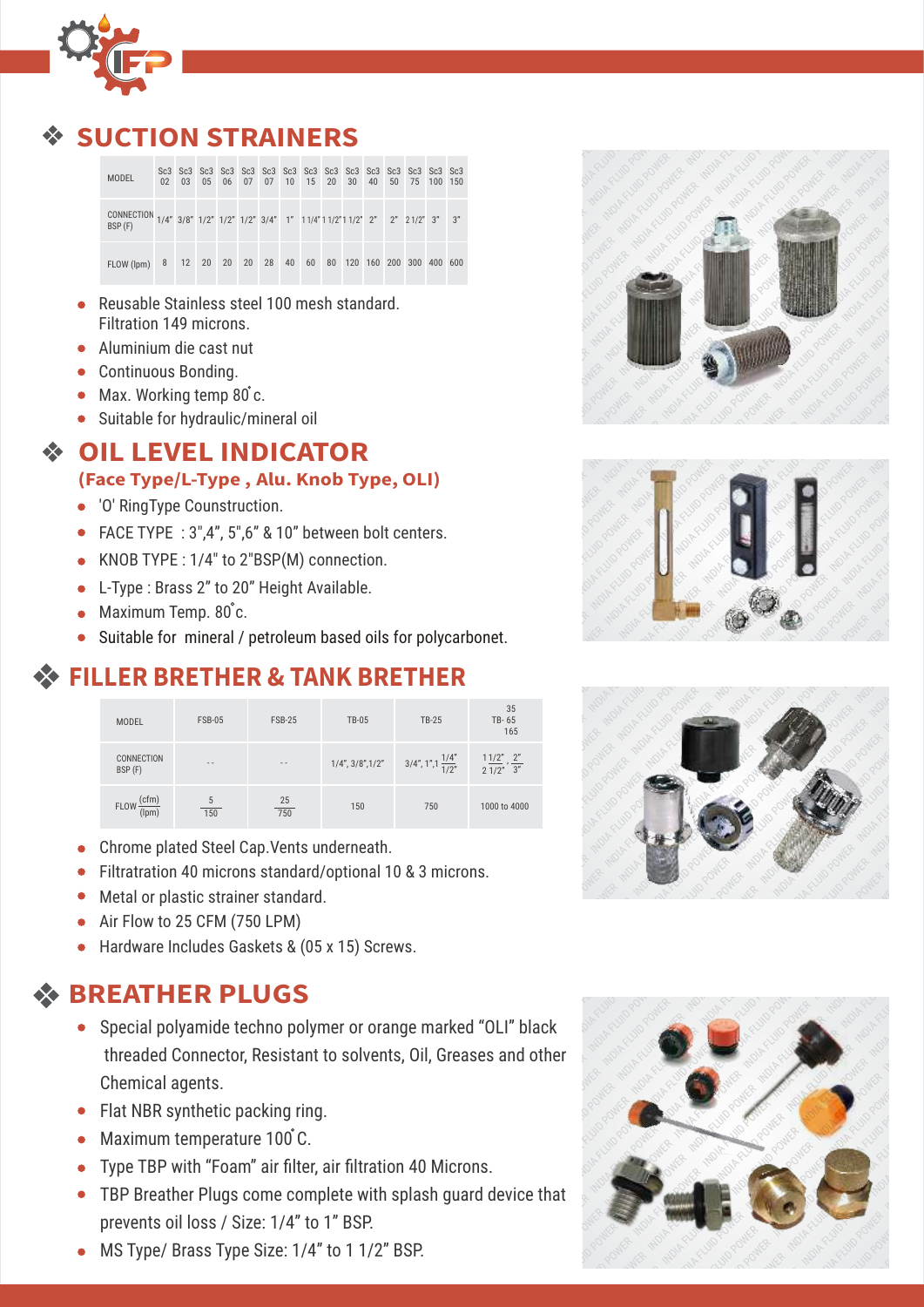

## **PIPE CLAMP (PCS/PCD/PCH)**

- IFP Clamps acoording to DIN 3015.
- High density polythene mould and mild steel plates construction.
- Heavy & light duty.
- Range 6 mm to 324 mm pipe.

## **GEAR COUPLING**

| <b>MODEL</b>                | $IFP-19$   | IFP-28  | IFP-38   | $IFP-48$  | $IFP-65$  |
|-----------------------------|------------|---------|----------|-----------|-----------|
| PILOT BORE<br>(mm)          | 07         | 10      | 12       | 15        | 20        |
| <b>SUITABLE MOTOR</b><br>HP | $0.25 - 1$ | $1 - 5$ | $5 - 10$ | $10 - 30$ | $40 - 60$ |

Material Steel hub & high graded plastic material Sleeve.

#### **BELL HOUSING**

- By using bell housings motor and pump shat are aligned to each other optimally.
- Material aluminium low weight with sufficient strength.
- Horizontal assembly possible with foot cum flange motor.
- Aluminium bell housing also reduces the noise generation considerably.

#### **INLINE / RETURN LINE FILTER**

- All Aluminum die cast construction. (Inline/Return line)
- 3 basic models flows to 150 lpm. (Inline)
- 4 Size Flows Up to 175 LPM. (Return line)
- By pass standard 1 bar. (Inline/Return line)
- Working pressure to 20 bar. (Inline)
- Test 30 bar / burst 40 bar
- Max temp. limited To 80° c. (Inline)
- Suitable for mineral / petroleum based oils. (Inline/Return line)

#### **HYDRAULIC CYLINDERS**

- Manufacturing standard & custom made hydraulic cylinders.
- Flange/Trunnion/Clevis/Leg Mounting Cylinder.
- Single/Double acting.
- Tie rod/Welded Const./Lift/ Double rod/Hose burst hyd. cylinders.
- Bore diametar 25 mm to 800 mm.
- Stroke up to 6000 mm
- working pressure up to 700 bar.









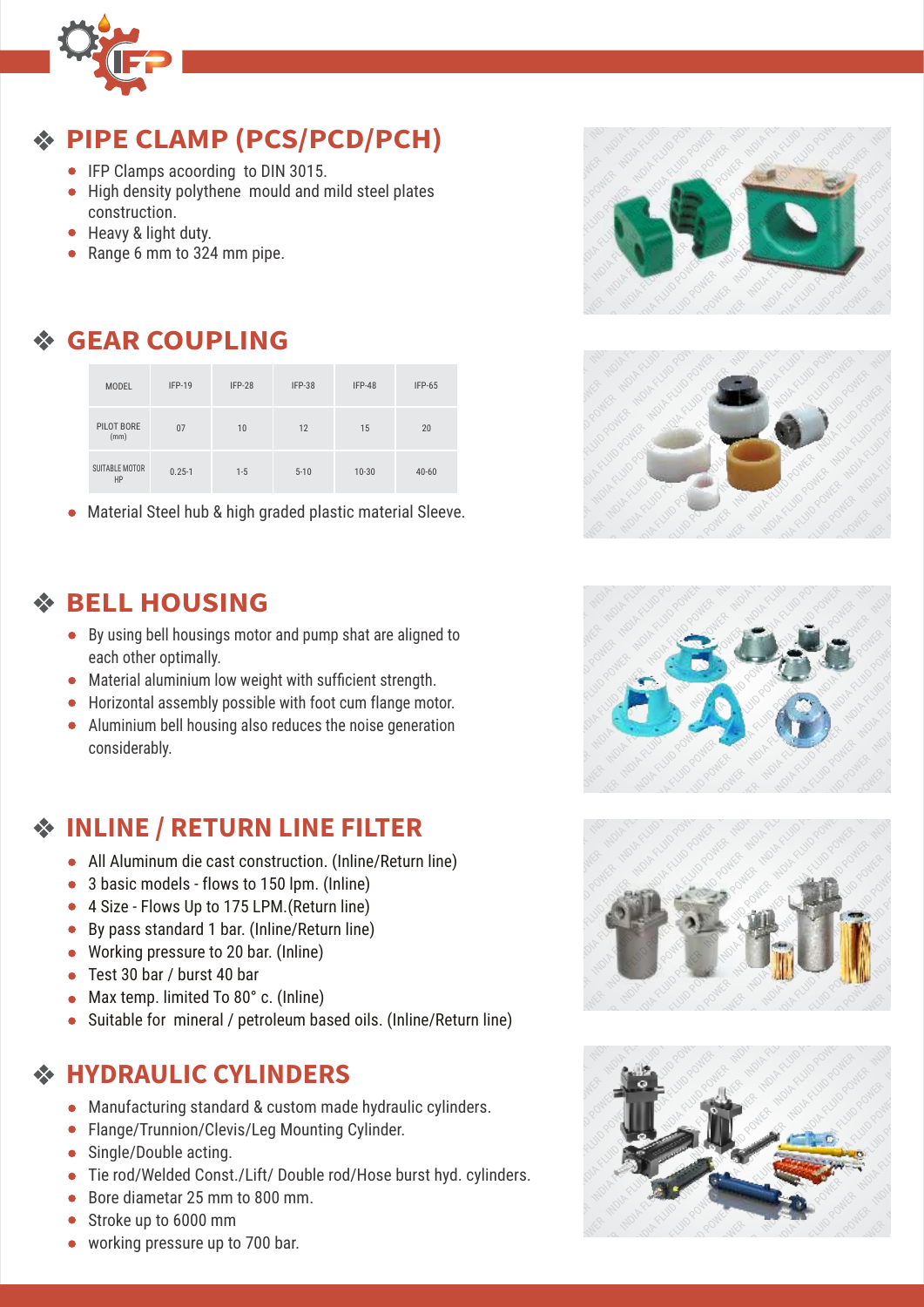

#### **MANIFOLD BLOCK**

| MODEL        | CONNECTION(BSP)            |
|--------------|----------------------------|
| <b>NG-06</b> | $1/4$ ", $3/8$ " & $1/2$ " |
| $NG-10$      | $1/4$ ", $3/8$ " & $1/2$ " |
| <b>NG-16</b> | $1/2$ " & $3/4$ "          |
| $NG-20$      | $3/4"$ & 1"                |
|              |                            |

• Manifold block for any type custom built system are available.Any type of subplates for dc valve-pre, relief valve And flow control valve.



| <b>SIZE</b><br><b>BSP</b> |               |                |  |  | 1/8" 1/4" 3/8" 1/2" 5/8" 3/4" 1" 11/4" 11/2" 13/8" 13/4" 15/8" 2" 21/2" |  |  |  |
|---------------------------|---------------|----------------|--|--|-------------------------------------------------------------------------|--|--|--|
| OD(MM)                    |               |                |  |  | 16 20.5 24 28 31 35 43 52.5 58.5 59 68.6 63.6 73 87.6                   |  |  |  |
| ID(MM)                    |               |                |  |  | 10.5 13.6 17 21 24.4 27 33.9 42.5 48 47 54.74 52 60.5 75.6              |  |  |  |
| <b>THICKNESS</b><br>(MM)  | $3.5 \quad 3$ | $\overline{3}$ |  |  | 4 3.5 3.5 3.5 4.5 4.5 6 5.25 4.7 4.5 6.2                                |  |  |  |

#### **COPPER WASHER**

| <b>SIZE</b><br><b>BSP</b> |  |  |  | $1/8$ " $1/4$ " $3/8$ " $1/2$ " $3/4$ " $1$ " $11/4$ " $11/2$ " $2$ " |    |                |
|---------------------------|--|--|--|-----------------------------------------------------------------------|----|----------------|
| OD(MM)                    |  |  |  | 14 18 22 28 32 39 48                                                  | 56 | 68             |
| ID(MM)                    |  |  |  | 10 13 17 21 27 33 42 48                                               |    | 60             |
| <b>THICKNESS</b><br>(MM)  |  |  |  | $1.5$ $1.5$ $1.5$ $1.5$ $1.5$ $2$ $2$ $2$                             |    | $\overline{2}$ |







## **BALL VALVE(2 WAY/3 WAY)(C-TYPE,L-TYPE)**

| <b>SIZE</b><br><b>BSP</b>       |     |     |                 |    |     | $1/4$ " $3/8$ " $1/2$ " $3/4$ " $1$ " $11/4$ " $11/2$ " $2$ " |     |     |  |
|---------------------------------|-----|-----|-----------------|----|-----|---------------------------------------------------------------|-----|-----|--|
| <b>WORKING</b><br>PRESSURE(bar) | 500 | 500 | 400 300 280 250 |    |     |                                                               | 220 | 200 |  |
| MAX. FLOW<br>(LPM)              | 10  | 20  | 30              | 80 | 120 | 180                                                           | 280 | 400 |  |

- Material-Carbon Steel/Stainless Steel
- Ball Seal-POM/PEEK/PTEE/GFT/CFT
- Body & Stem Seals PTFE/NBR/FPM
- Temp. Range-40°C to 200°C

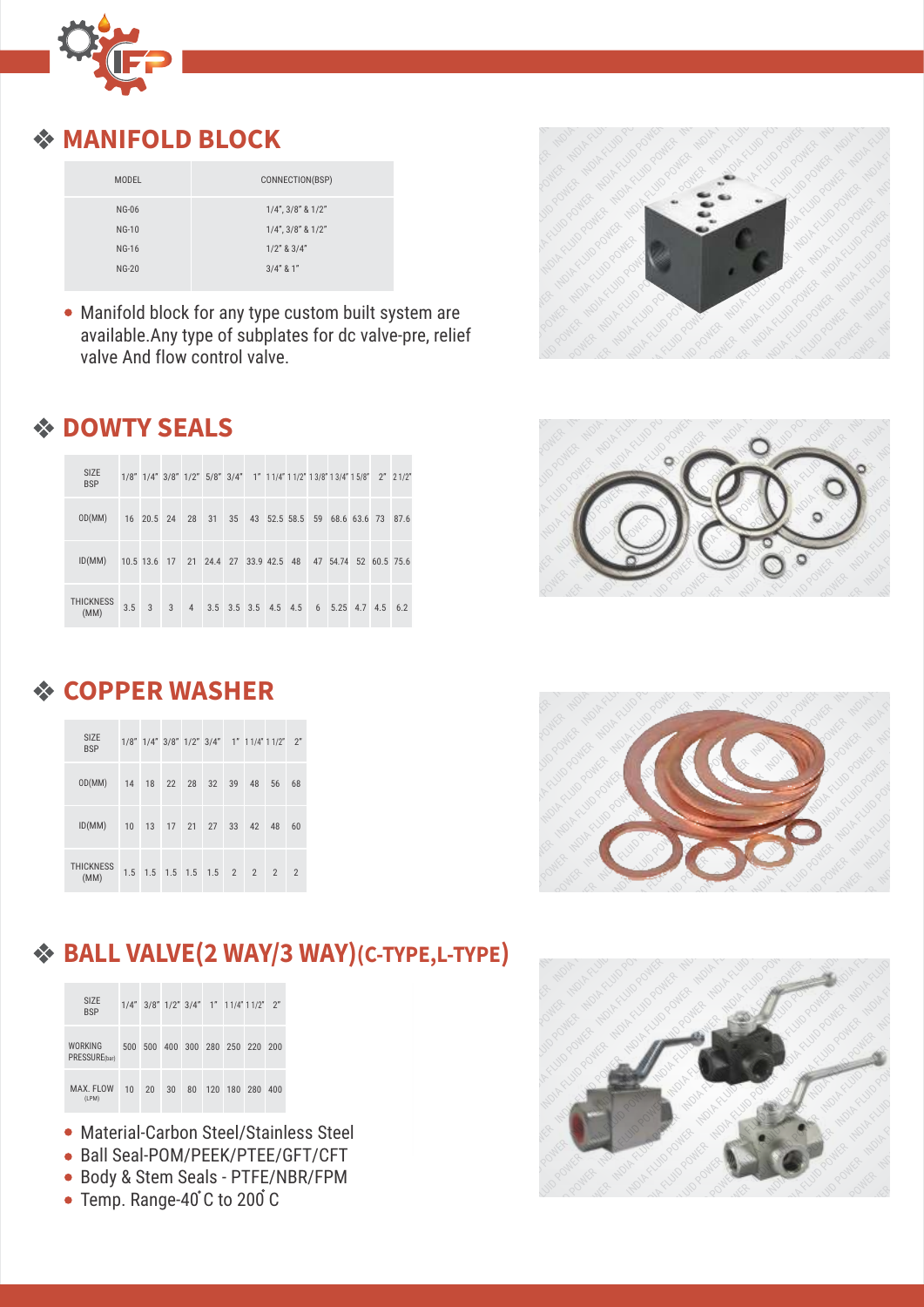

#### **INLINE CHECK VALVE/SUBPLATE TYPE**



- Tube connection check valve RHD, RHV & RHZ available in 6mm to 42mm.
- Steel poppet type construction.
- Prevents flow in reverse direction.
- Max Working Pressure 350 bar.
- Choice of cracking pressure 0.5 to 15 bar.



#### **FLOW CONTROL & CHECK VALVE**

| <b>MODEL</b>         | $DV-08$ | $DV-10$                         | $DY-12$ | $DV-16$ | $DV-20$        | <b>MODULAR</b> |               |
|----------------------|---------|---------------------------------|---------|---------|----------------|----------------|---------------|
|                      | DRV-08  | DRV-10                          | DRV-12  | DRV-16  | DRV-20         |                | TCM-06 TCM-10 |
| CONNECTION<br>BSP(F) |         | $1/4$ " $3/8$ " $1/2$ " $3/4$ " |         |         | 1 <sup>n</sup> |                |               |
| MAX. FLOW<br>(LPM)   | 10      | 20                              | 40      | 70      | 120            | 30             | 60            |

- $\overline{\phantom{a}}$ • Integrated check valves allows reversed free flow from outlet to inlet.
- Max. Working pressure 350 bar.
- Type: Threaded/Modular.

## **DIRECTION CONTROL VALVE**

| <b>MODEL</b>                  | 4DL 10G***                       |
|-------------------------------|----------------------------------|
| MAX. WORKING<br>PRESSURE(BAR) | Port P, A & B  315<br>Port T 100 |
| MAX. FLOW<br>(LPM)            | 100                              |

- Completely encapsulated control mechanism for protection<br>against dirt.<br>Five chamber design. against dirt. Completely encapsulated control mechanism for protection<br>against dirt.<br>Five chamber design.<br>Wide variety of spools available in subplate / threaded model.
- Five chamber design.
- 
- Spool available A, C, D, E, G, H, J.

#### **NEEDLE VALVE/ SHUTT OFF VALVE**

- MS & SS bar stock, screwed bonnet, metal to metal construction.
- Variety range of end connection include 1/4" to 1" BSP.
- Maximum Pressure 350 bar.





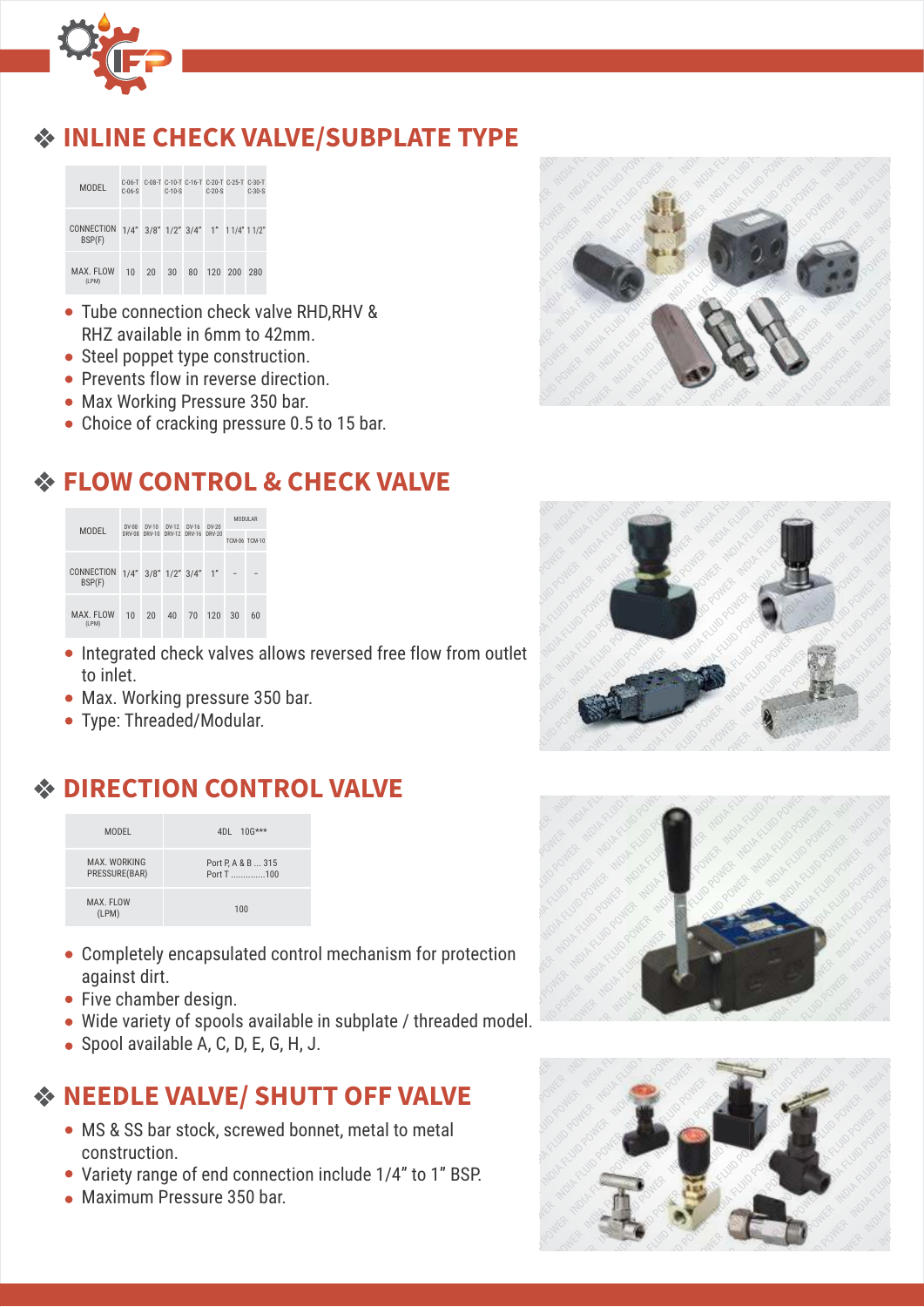

## **HYDRAULIC PUMP**

- Product Range also Available in 4000psi working pressure in IP series
- Tandem, triple and four combination pump also available on request.
- Pump 0P, 1P, 2P, 3P, Also available.
- Max. Working pressure 100 to 207 bar.

## **HYDRAULIC VALVE**

## 4/3 and 4/2 Directional Valves with wet pin<br>DC or AC solenoids, Type 4WE 6 or 10 **DC or AC solenoids, Type 4WE 6 or 10**

- The 4WE 6 or 10 directional valves are solenoid operated directional spool valves.
- They control the start, stop and direction of flow.
- Solenoid coil can be rotated through 90°
- All valves can be changed from AC to Dc or DC to AC by changing only.

#### **4/3 and 4/3 Way Directional Valves Pilot Operated Rype 4WEH. Externally Pilot Operated Type 4WH.**

- There are four different pilot control types to control main valve's spool moving accurately.
- 
- It used to control the start, stop and direction of a fluid flow.<br>The Shifting time also can be adjusted by assembling<br>throttle and check valve. The Shifting time also can be adjusted by assembling throttle and check valve.

# **RV Pressure Relief Valves/ RV Pressure Relief Valves/<br>Direct Operated Pressure Relief Valve**

- Max.Pressure: 700 bar
- The valve can control pressure value of one oit road in system.
- Manifold pressure can come true by adjustment handle.
- There are three kinds of pressure adjustment range.
- Max. Flow Size: 02 up to 35L/min & Size 03 upto 70L/min.

## **HYDRAULIC PRESSURE GAUGE**

- Model : Battom Connection Back Connection,
- Type : Glycerin
- Capacity : 0 to 400kg (Bar)
- Connection : 1/4" to 3/8" BSP
- Application : Determine of system pressure.